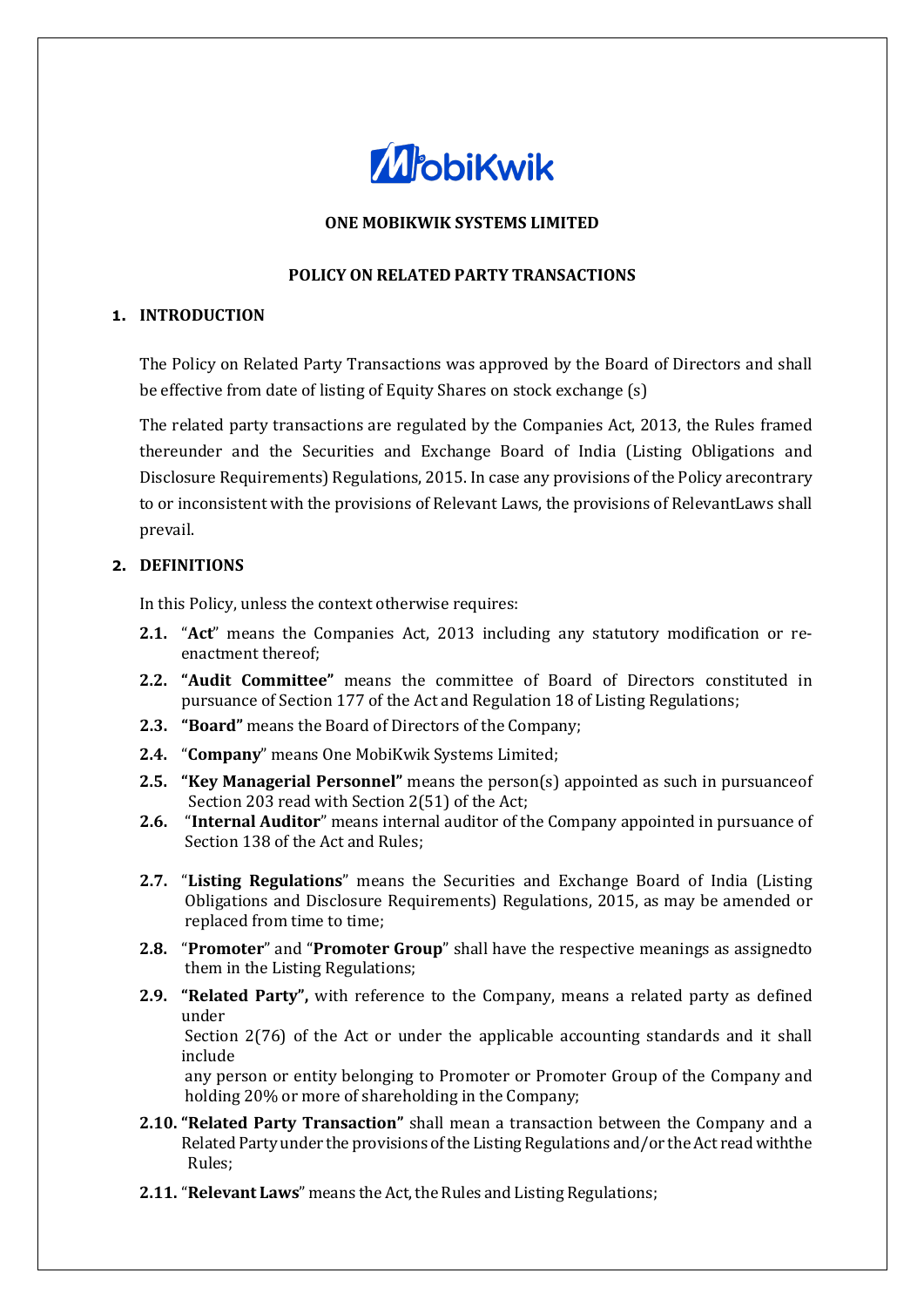**2.12.** "**Rules**" means the Rules framed under the Act, as amended from time to time; and

**2.13. "Specified RPT"** shall have the meaning as ascribed to it in Clause 3.3.7 hereof.

# **3. PROCEDURE**

# **3.1. Identification of Related Parties**

On the basis of the disclosures made by Directors and Key Managerial Personnel and considering the applicable provisions under the Relevant Laws, the Company shallmaintain an updated list of Related Parties.

# **3.2. Material Related Party Transaction**

A Related Party Transaction shall be considered material if the transaction or transactionsto be entered into individually or taken together with previous transactions during a financial year, exceed 10% of the annual consolidated turnover of the Company as per thelast audited financial statements of the Company.

Notwithstanding the above, a transaction involving payments made to a Related Party with respect to brand usage or royalty shall be considered material if the transaction(s) to be entered into individually or taken together with previous transaction(s) during a financial year, exceed five per cent of the annual consolidated turnover of the Company as per thelast audited financial statements of the Company.

## **3.3. Review and approval of Related Party Transactions**

3.3.1. All Related Party Transactions shall require prior approval of the Audit Committee. It is clarified that any modification of an existing Related Party Transaction shall also require approval of Audit Committee.

However, the approval of Audit Committee would not be required for transaction(s), other than the transaction(s) referred in Section 188 of the Act, between the Company and its wholly owned subsidiaries whose accounts are consolidated with the Company and placed before the shareholders of the Company at the general meeting for approval.

3.3.2. The Audit Committee may grant omnibus approval to one or more proposed Related Party Transactions.

Such omnibus approval shall be subject to the following conditions:-

- a) The proposed Related Party Transaction(s) is/ are repetitive in nature and the Audit Committee shall satisfy itself about the need for such omnibus approval and that such approval is in the interest of the Company;
- b) The maximum value of the Related Party Transactions, in aggregate, which can be allowed under the omnibus route in a year shall not exceed 10% of annual consolidated turnover of the Company as per the last audited financial statementsof the Company. Further, the maximum value per Related Party Transaction whichcan be allowed under the omnibus route shall not exceed 5% of annual consolidated turnover of the Company as per the last audited financial statementsof the Company.
- c) Such omnibus approval shall specify (i) the name(s) of the Related Party, nature of transaction, period of transaction, maximum amount of transactions that shall be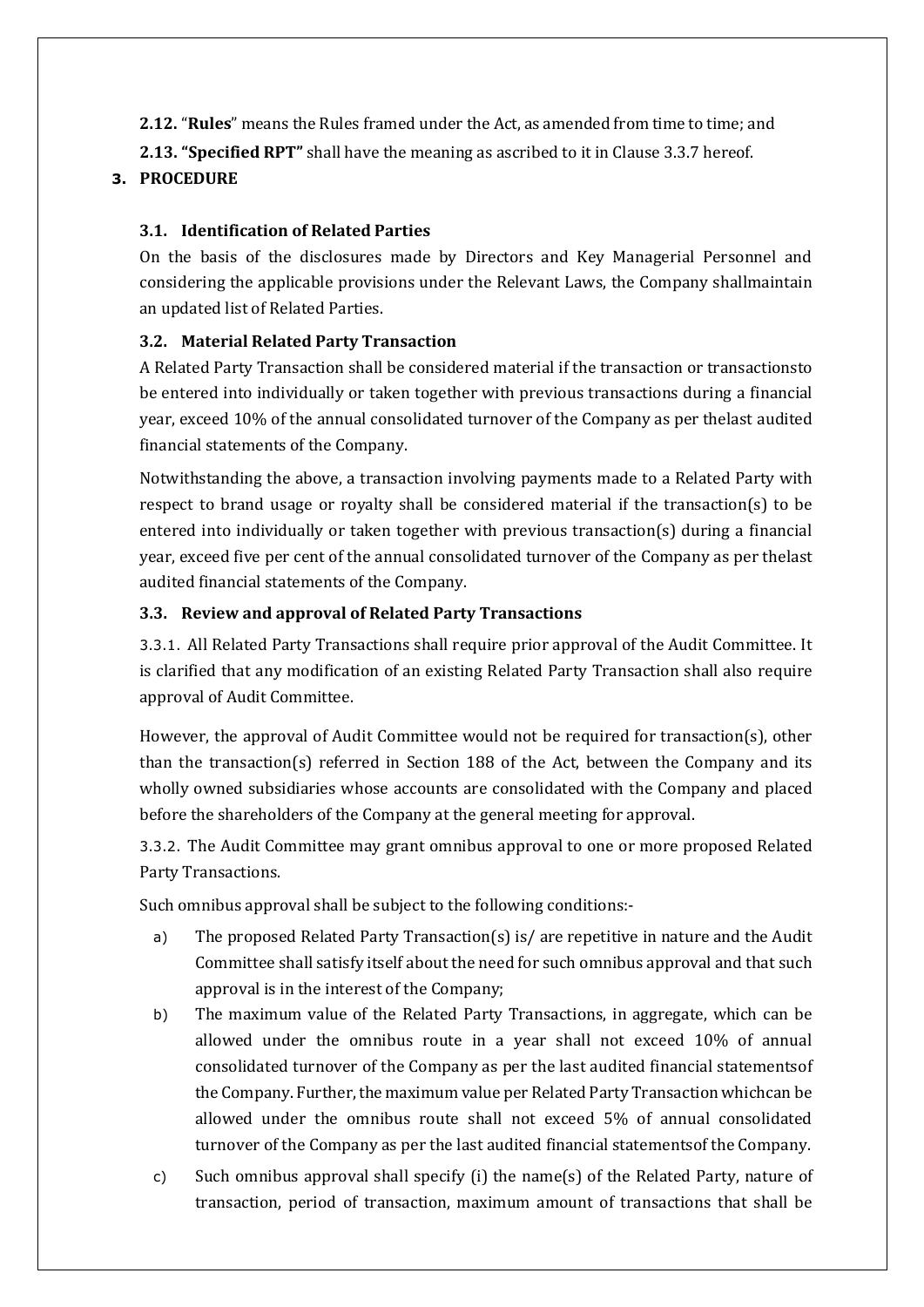entered into, (ii) the indicative base price / current contracted price and the formula for variation in the price, if any; and (iii) such other conditions as the Audit Committee may deem fit;

Provided that where the need for Related Party Transaction cannot be foreseen and aforesaid details are not available, Audit Committee may grant omnibus approval for such transactions subject to the transaction value not exceeding Rs.1 crore per transaction.

- d) Audit Committee shall review, on a quarterly basis, the details of Related Party Transactions entered into by the Company pursuant to each omnibus approval.
- e) Such omnibus approvals shall be valid for a period not exceeding one year and shall require fresh approvals after the expiry of one year.
	- f) Omnibus approval shall not be granted by the Audit Committee for the following: (i) Related Party Transaction(s) in respect of selling or disposing off the undertaking of the Company; and (ii) Related Party Transaction(s) with respect to brand usage or royalty payments.

3.3.3. The information in respect of proposed Related Party Transaction(s) along with complete details should be submitted by the concerned departments of the Company to the Internal Auditor.

3.3.4. The Internal Auditor shall review the information and details of the proposed Related Party Transaction(s) and prepare a detailed note containing background information, comparative details of similar transactions with other parties, if any, and whether the proposed Related Party Transaction is on an arm's length basis and in the ordinary courseof business, wherever applicable, along with justification thereof. The note so prepared bythe Internal Auditor shall be circulated to the Audit Committee members for their approvalof the concerned Related Party Transaction(s).

3.3.5. While assessing the proposal, the Audit Committee may seek such information / supporting documents or get clarifications, as it may consider necessary.

3.3.6. Each material related party transaction described under Clause 3.2 of this Policy shall also require prior approval of the Board and shareholders of the Company, in accordance with the applicable provisions of Relevant Laws.

3.3.7. A contract, arrangement or transaction, between a related party (as defined under the Act) and the Company, as specified under Section 188(1) of the Act, which is either 'not on an arm's length basis' or 'not in the ordinary course of business' ("**Specified RPT**"),shall also require approval of Board as per the provisions of Section 188(1) of the Act and the applicable provisions of the Rules. Further, subject to the provisions of the Act and Rules, the following Specified RPTs shall require approval of the shareholders of the Company by a resolution:

a) Sale, purchase or supply of any goods or materials, directly or through appointmentof agent, amounting to ten per cent or more of the turnover of the Company, as mentioned in clause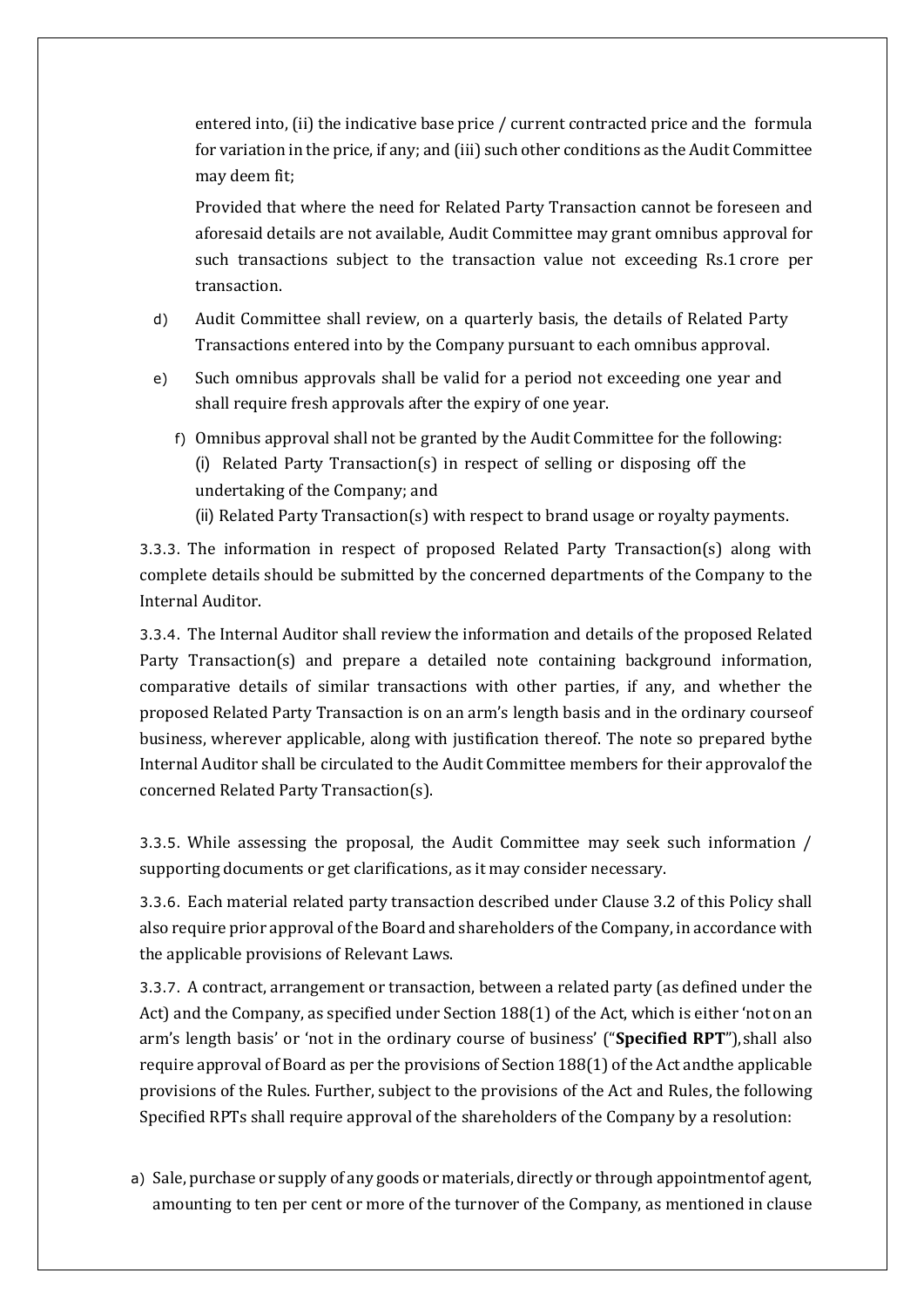(a) and clause (e) respectively of sub-section (1) of Section 188 of the Act;

- b) Selling or otherwise disposing of or buying property of any kind, directly or through appointment of agent, amounting to ten per cent or more of net worth of the Company, as mentioned in clause (b) and clause (e) respectively of sub-section (1)of Section 188 of the Act;
- c) Leasing of property of any kind amounting to ten per cent or more of the turnover ofthe Company, as mentioned in clause (c) of sub-section (1) of Section 188 of the Act;
- d) Availing or rendering of any services, directly or through appointment of agent, amounting to ten per cent or more of the turnover of the Company, as mentioned in clause (d) and clause (e) respectively of sub-section (1) of Section 188 of the Act;
- e) Appointment to any office or place of profit in the Company, its subsidiary companyor associate company at a monthly remuneration exceeding Rs. 2,50,000 (Rupeestwo lakh fifty thousand only) as mentioned in clause (f) of sub-section (1) of Section188 of the Act; or
- f) Contract or arrangement in respect of remuneration for underwriting thesubscription of any securities or derivatives thereof, of the Company exceeding oneper cent of the net worth of the Company as mentioned in clause (g) of sub-section (1) of Section 188 of the Act;

Provided that the requirement of passing the shareholders' resolution as mentioned above shall not be applicable for transactions entered into between the Company andits wholly owned subsidiary whose accounts are consolidated with the Company and placed before the shareholders at the general meeting for approval.

3.3.8. In the event the Audit Committee decides to put up a Related Party Transaction before the Board, or if the Board *suo-moto* elects to review any Related Party Transactionor if a Related Party Transaction is required to be approved by the Board in pursuance ofthe Act, Rules or Listing Regulations, the process set forth in this clause 3 shall apply *mutatis-mutandis*  for approval of such Related Party Transaction by the Board, subject tosuch exceptions as may be necessary or appropriate under the circumstances.

#### **4. RELATED PARTY TRANSACTIONS NOT APPROVED UNDER THE POLICY**

In case the Audit Committee becomes aware of any Related Party Transaction that has not been approved as per the Policy, the matter shall be reviewed by the Audit Committee.The Audit Committee shall consider all the relevant facts and circumstances regarding theRelated Party Transaction and shall evaluate all options available to the Company, including ratification, revision or termination of the said Related Party Transaction. The Audit Committee may examine the facts and circumstances of the case and take such action as it may deems appropriate.

#### **5. DISCLOSURE OF RELATED PARTY TRANSACTIONS**

5.1 The particulars of Related Party Transactions shall be disclosed in such manner asmay